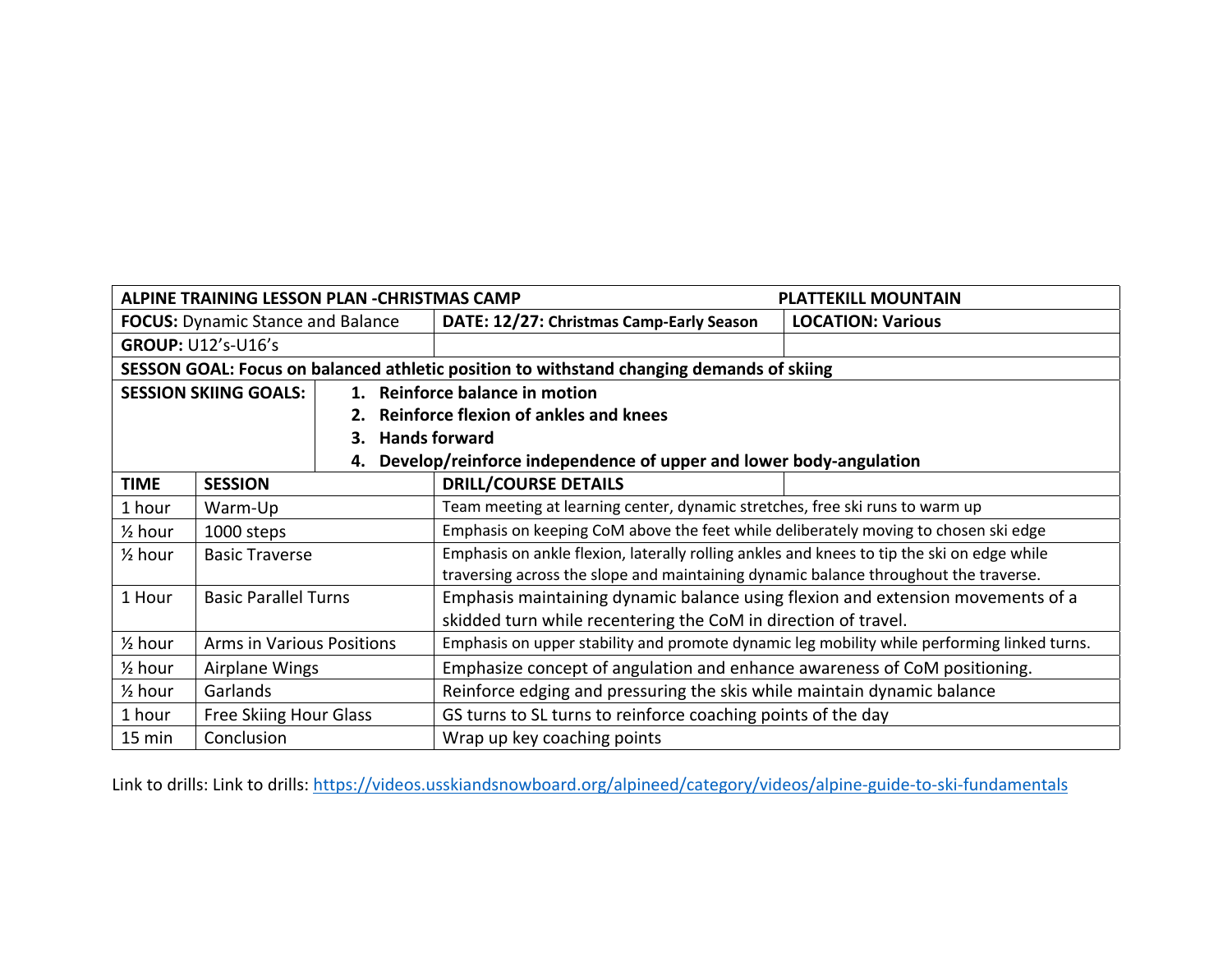| <b>ALPINE TRAINING LESSON PLAN</b>                                                       |                     |  | <b>PLATTEKILL MOUNTAIN</b>                                                                                     |                          |  |
|------------------------------------------------------------------------------------------|---------------------|--|----------------------------------------------------------------------------------------------------------------|--------------------------|--|
| <b>FOCUS:</b> Dynamic Stance and Balance                                                 |                     |  | DATE: 12/28: Christmas Camp-Early Season                                                                       | <b>LOCATION: Various</b> |  |
| <b>GROUP: U12's-U16's</b>                                                                |                     |  |                                                                                                                |                          |  |
| SESSON GOAL: Focus on balanced athletic position to withstand changing demands of skiing |                     |  |                                                                                                                |                          |  |
| <b>SESSION SKIING GOALS:</b>                                                             |                     |  | 1. Reinforce balance in motion                                                                                 |                          |  |
|                                                                                          |                     |  | 2. Reinforce flexion of ankles and knees                                                                       |                          |  |
|                                                                                          |                     |  | 3. Hands forward                                                                                               |                          |  |
| 4.                                                                                       |                     |  | Develop/reinforce independence of upper and lower body-angulation                                              |                          |  |
| <b>TIME</b>                                                                              | <b>SESSION</b>      |  | <b>DRILL/COURSE DETAILS</b>                                                                                    |                          |  |
| 1 hour                                                                                   | Warm-Up             |  | Team meeting at learning center, dynamic stretches, free ski runs to warm up                                   |                          |  |
| $\frac{1}{2}$ hour                                                                       | 1000 steps          |  | Emphasis on keeping CoM above the feet while deliberately moving to chosen ski edge                            |                          |  |
| $\frac{1}{2}$ hour                                                                       | <b>Falling Leaf</b> |  | Emphasis on maintaining fore and aft balance throughout the turn relatively round turns and                    |                          |  |
| 1 hour                                                                                   |                     |  | looking ahead.<br>Emphasis on upper body stability and dynamic leg movement.                                   |                          |  |
| <b>Framing Drill</b>                                                                     |                     |  |                                                                                                                |                          |  |
| 1 hour                                                                                   | Javelin             |  | Emphasis on dynamic balance on outside ski                                                                     |                          |  |
| 1 hour<br>Free Ski with Lane Changes                                                     |                     |  | Emphasis on maintaining balance throughout the turn and executing relatively round turns and<br>looking ahead. |                          |  |
| $15 \text{ min}$<br>Conclusion                                                           |                     |  | Wrap up key coaching points                                                                                    |                          |  |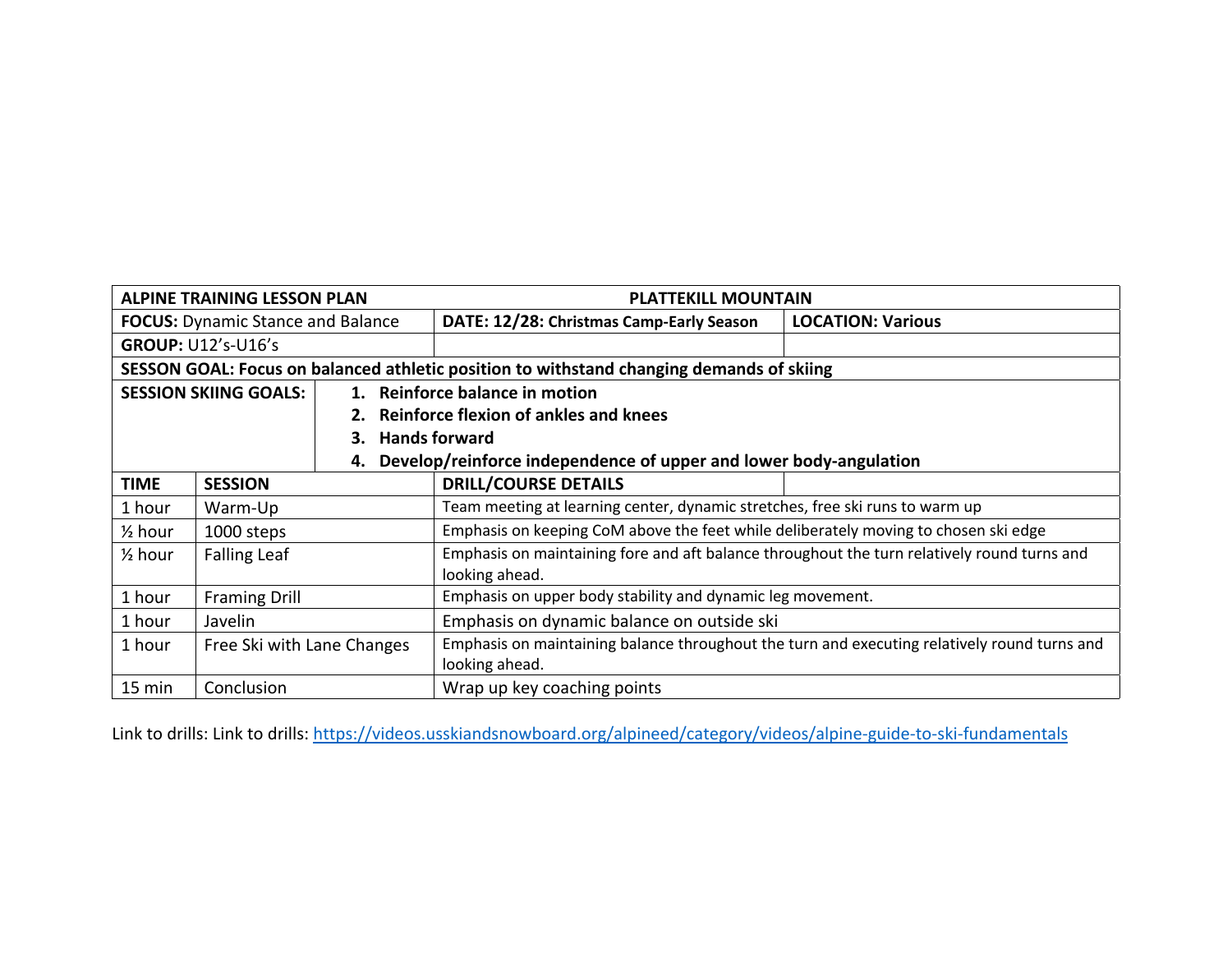| <b>ALPINE TRAINING LESSON PLAN</b>       |                           |  | <b>PLATTEKILL MOUNTAIN</b>                                                               |                          |
|------------------------------------------|---------------------------|--|------------------------------------------------------------------------------------------|--------------------------|
| <b>FOCUS:</b> Dynamic Stance and Balance |                           |  | DATE: 12/29: Christmas Camp-Early Season                                                 | <b>LOCATION: Various</b> |
| and Edge Control                         |                           |  |                                                                                          |                          |
| <b>GROUP: U12's-U16's</b>                |                           |  |                                                                                          |                          |
|                                          |                           |  | SESSON GOAL: Focus on balanced athletic position to withstand changing demands of skiing |                          |
| <b>SESSION SKIING GOALS:</b>             |                           |  | 1. Reinforce balance in motion                                                           |                          |
|                                          |                           |  | 2. Reinforce flexion of ankles and knees                                                 |                          |
| 3.                                       |                           |  | <b>Hands forward</b>                                                                     |                          |
| 4.                                       |                           |  | Develop/reinforce independence of upper and lower body-angulation                        |                          |
| <b>TIME</b>                              | <b>SESSION</b>            |  | <b>DRILL/COURSE DETAILS</b>                                                              |                          |
| 1 hour                                   | Warm-Up                   |  | Team meeting at learning center, dynamic stretches, free ski runs to warm up             |                          |
| $\frac{1}{2}$ hour                       | One Ski Skiing            |  | Emphasis on edge control and adjusting CoM one ski only.                                 |                          |
| 1 hour                                   | Thumper Drill             |  | Emphasis on dynamic balance on the turning ski                                           |                          |
| 1 hour                                   | <b>Stacking Drill</b>     |  | Emphasis on dynamic balance, active weight transfer and rolling of ankles and knees for  |                          |
|                                          |                           |  | edging                                                                                   |                          |
| 1 hour                                   | <b>Short Radius Turns</b> |  | Emphasis on balance over the outside ski and upper and lower body independence           |                          |
| 15 min<br>Conclusion                     |                           |  | Wrap up key coaching points                                                              |                          |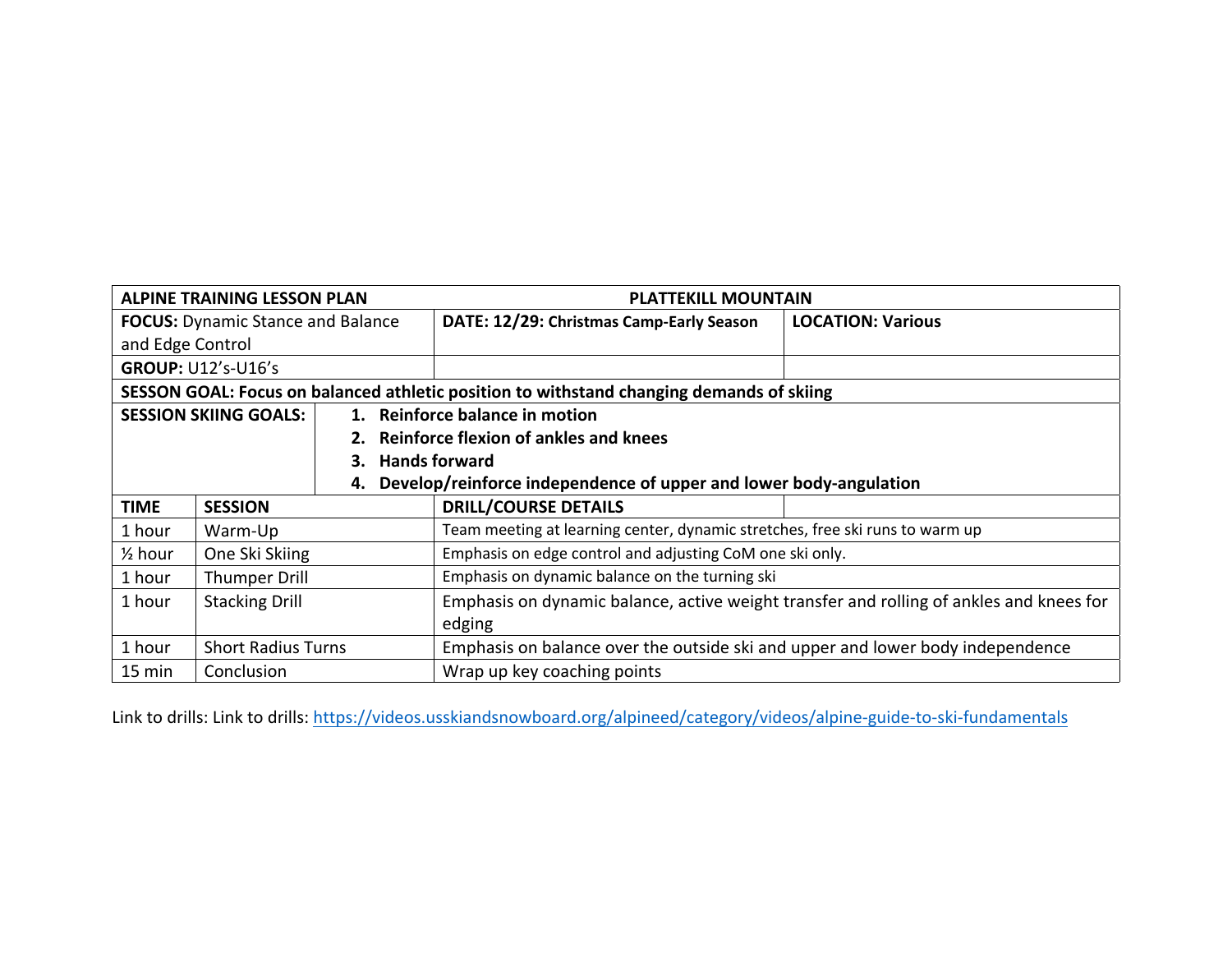| <b>ALPINE TRAINING LESSON PLAN</b>                            |                              |  | <b>PLATTEKILL MOUNTAIN</b>                                                            |                          |
|---------------------------------------------------------------|------------------------------|--|---------------------------------------------------------------------------------------|--------------------------|
| <b>FOCUS:</b> Dynamic Stance and Pressure in                  |                              |  | DATE: 12/30: Christmas Camp-Early Season                                              | <b>LOCATION: Various</b> |
| the Fall                                                      |                              |  |                                                                                       |                          |
| <b>GROUP: U12's-U16's</b>                                     |                              |  |                                                                                       |                          |
| SESSON GOAL: Understanding the fall line and apex of the turn |                              |  |                                                                                       |                          |
| <b>SESSION SKIING GOALS:</b>                                  |                              |  | 1. Understand the fall line                                                           |                          |
|                                                               |                              |  | 2. Understand pressuring in the fall line                                             |                          |
| Understand proper turn shape to use the fall line<br>3.       |                              |  |                                                                                       |                          |
| <b>TIME</b>                                                   | <b>SESSION</b>               |  | <b>DRILL/COURSE DETAILS</b>                                                           |                          |
| 1 hour                                                        | Warm-Up                      |  | Team meeting at learning center, dynamic stretches, free ski runs to warm up          |                          |
| 1 hour                                                        | Free Ski Lane Changes        |  | Emphasis on Using shape to control speed                                              |                          |
| 1 hour                                                        | Free Ski Lane Changes with   |  | Emphasis on understanding the fall line, crossing the fall to initiate the next turn  |                          |
|                                                               | Blue Dye                     |  |                                                                                       |                          |
| 2 hour                                                        | Corridor Drill with Blue Dye |  | Emphasis on placing apex of the turn on the blue line and carving the skis within the |                          |
|                                                               |                              |  | intended turn radius                                                                  |                          |
| 15 min<br>Conclusion                                          |                              |  | Wrap up key coaching points                                                           |                          |